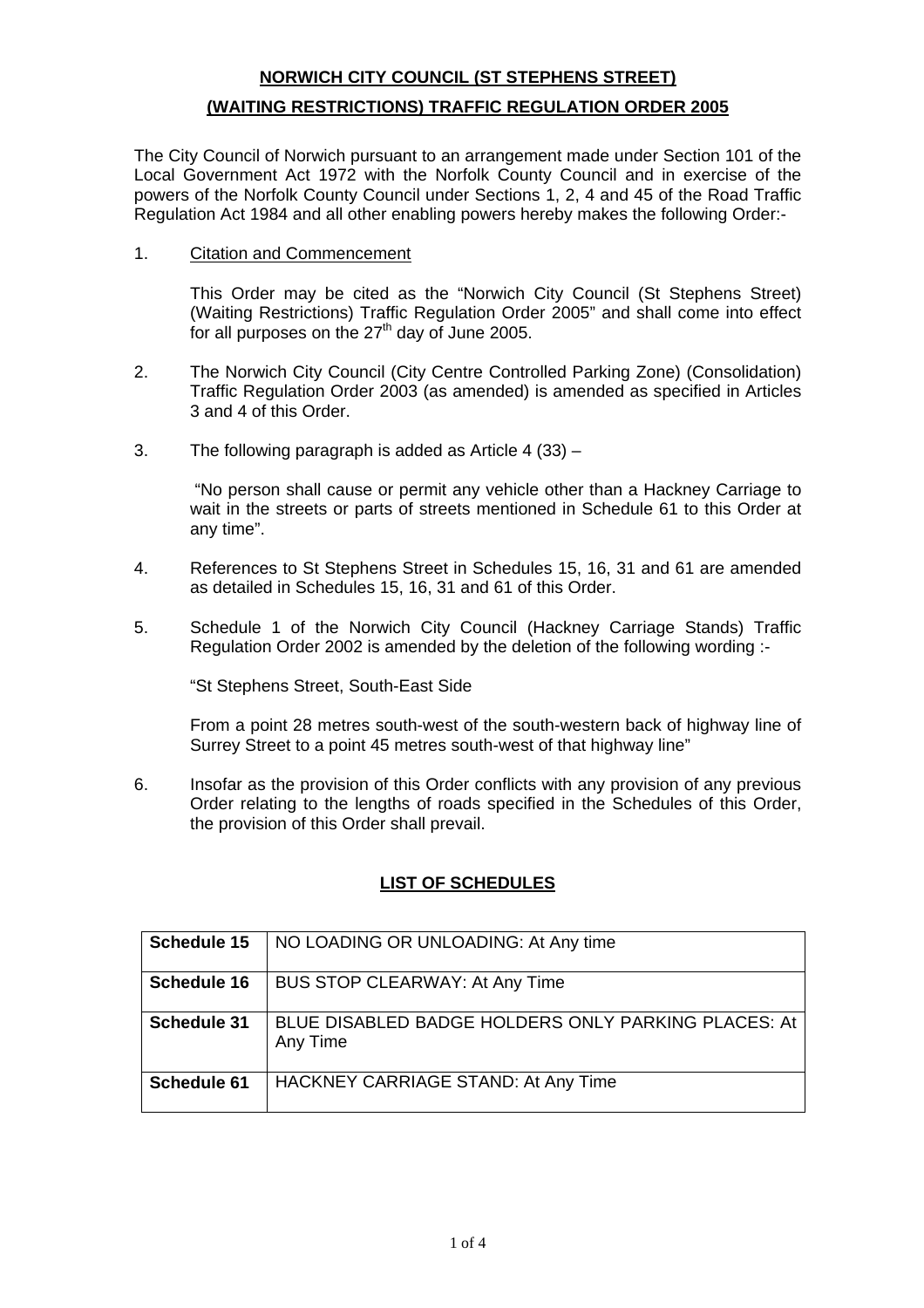# **Schedule 15 No Loading or Unloading at Any Time**

Delete the following references

| Castle | <b>St Stephens Street including St Stephens Plain</b>                                                                             |
|--------|-----------------------------------------------------------------------------------------------------------------------------------|
|        | South-east side                                                                                                                   |
|        | From its junction with Westlegate to a point 28 metres south-west                                                                 |
|        | of the south-western back of the highway line of Surrey Street.                                                                   |
|        |                                                                                                                                   |
| Castle | From a point 45 metres south-west of the south-western back of                                                                    |
|        | the highway line of Surrey Street to a point 47 metres south-west                                                                 |
|        | of that highway line.                                                                                                             |
|        |                                                                                                                                   |
| Castle | From a point 85 metres south-west of the south-western back of                                                                    |
|        | the highway line of Surrey Street to a point 104 metres south-west                                                                |
|        | of that highway line.                                                                                                             |
|        |                                                                                                                                   |
| Castle | From a point 178 metres south-west of the south-western back of                                                                   |
|        | the highway line of Surrey Street to its junction with Queens Road.                                                               |
|        |                                                                                                                                   |
| Castle | North-west side                                                                                                                   |
|        | From its junction with Rampant Horse Street to a point 32 metres                                                                  |
|        | south-west of the south-western highway line of Barwells Court.                                                                   |
|        |                                                                                                                                   |
| Castle | From a point 8 metres south-west of the south-western highway                                                                     |
|        | line of One Post Alley to a point 24 metres south-west of that                                                                    |
|        | highway line.                                                                                                                     |
| Castle |                                                                                                                                   |
|        | From a point 106 metres south-west of the south-western back of<br>the highway line of One Post alley to its junction with Queens |
|        | Road.                                                                                                                             |
|        |                                                                                                                                   |

And insert the following references

| Castlel | <b>St Stephens Street including St Stephens Plain</b><br><b>Both Sides</b><br>From a point 2.5 metres north-east of the boundary of Nos 45/47<br>St Stephens Street to a point 0.5 metres north-east of the<br>boundary of Nos 41/43 St Stephens Street. |
|---------|----------------------------------------------------------------------------------------------------------------------------------------------------------------------------------------------------------------------------------------------------------|
| Castle  | From its junction with Queens Road to a point 3 metres south-<br>west of the boundary of Nos 61/63 St Stephens Street.                                                                                                                                   |
| Castle  | North-west side<br>From a point 7 metres north-east of the boundary of Nos 14/18 St<br>Stephens Street to its junction with Rampant Horse Street.                                                                                                        |
| Castle  | from a point opposite and 16 metres south-west of the boundary of<br>Nos 21/29 St Stephens Street to a point 2 metres south-east of<br>the boundary of Nos 20/20a St Stephens Street.                                                                    |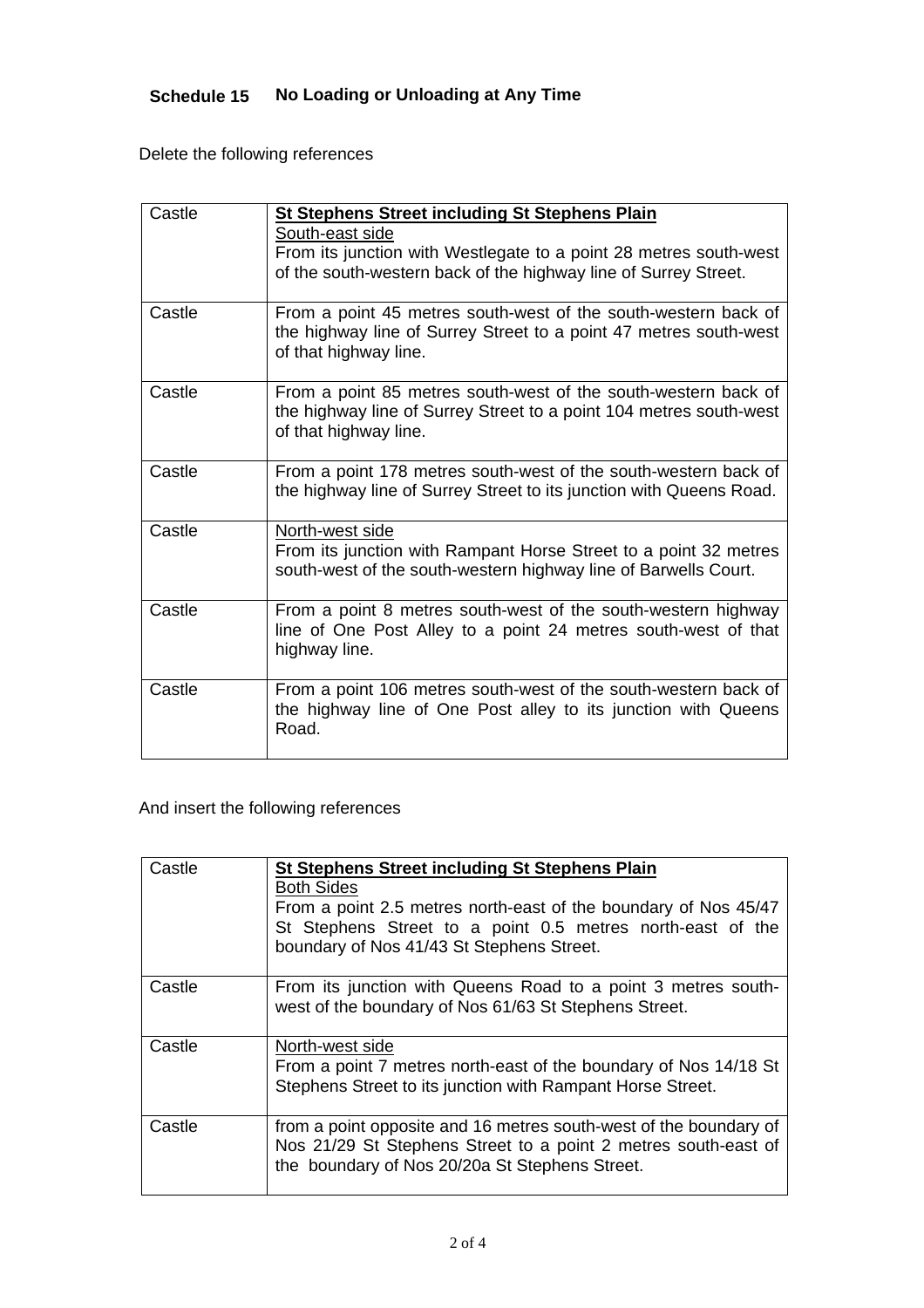| Castle | South-east side<br>From a point 16 metres south-west of the boundary of Nos 21/29<br>St Stephens Street to a point 9 metres south-west of the boundary<br>of Nos 21/29 St Stephens Street. |
|--------|--------------------------------------------------------------------------------------------------------------------------------------------------------------------------------------------|
| Castle | from a point 0.8 metres north-east of the boundary of Nos 11/13 St<br>Stephens Street to its junction with Westlegate.                                                                     |

## **Schedule 16 Bus Stop Clearway**

Delete the following references

| Castle | <b>St Stephens Street including St Stephens Plain</b><br>South-east side<br>From a point 63 metres south-west of the south-western back of<br>the highway line of Surrey Street to a point 85 metres south-west<br>of that highway line. |
|--------|------------------------------------------------------------------------------------------------------------------------------------------------------------------------------------------------------------------------------------------|
| Castle | From a point 104 metres south-west of the south-western back of<br>the highway line of Surrey Street to a point 178 metres south-west<br>of the of that highway line.                                                                    |
| Castle | North-west side<br>From a point 32 metres south-west of the south-western highway<br>line of Barwells Court to a point 8 metres south-west of the south-<br>western highway line of One Post Alley.                                      |
| Castle | From a point 24 metres south-west of the south-western highway<br>line of One Post Alley to a point 106 metres south-west of that<br>highway line.                                                                                       |

# And insert the following references

| Castle | <b>St Stephens Street including St Stephens Plain</b>                                                                                                                     |
|--------|---------------------------------------------------------------------------------------------------------------------------------------------------------------------------|
|        | <b>Both sides</b>                                                                                                                                                         |
|        | From a point 3 metres south-west of the boundary of Nos 61/63 St<br>Stephens Street to a point 2.5 metres north-east of the boundary<br>of Nos 45/47 St Stephens Street.  |
| Castle | From a point 0.5 metres north-east of the boundary of Nos 41/43<br>St Stephens Street to a point 16 metres south-west of the<br>boundary of Nos 21/29 St Stephens Street. |
| Castle | South-east side                                                                                                                                                           |
|        | From a point 9 metres south-west of the boundary of Nos 21/29 St                                                                                                          |
|        | Stephens Street to a point 0.8 metres north-east of the boundary<br>of Nos 15/17 St Stephens Street.                                                                      |